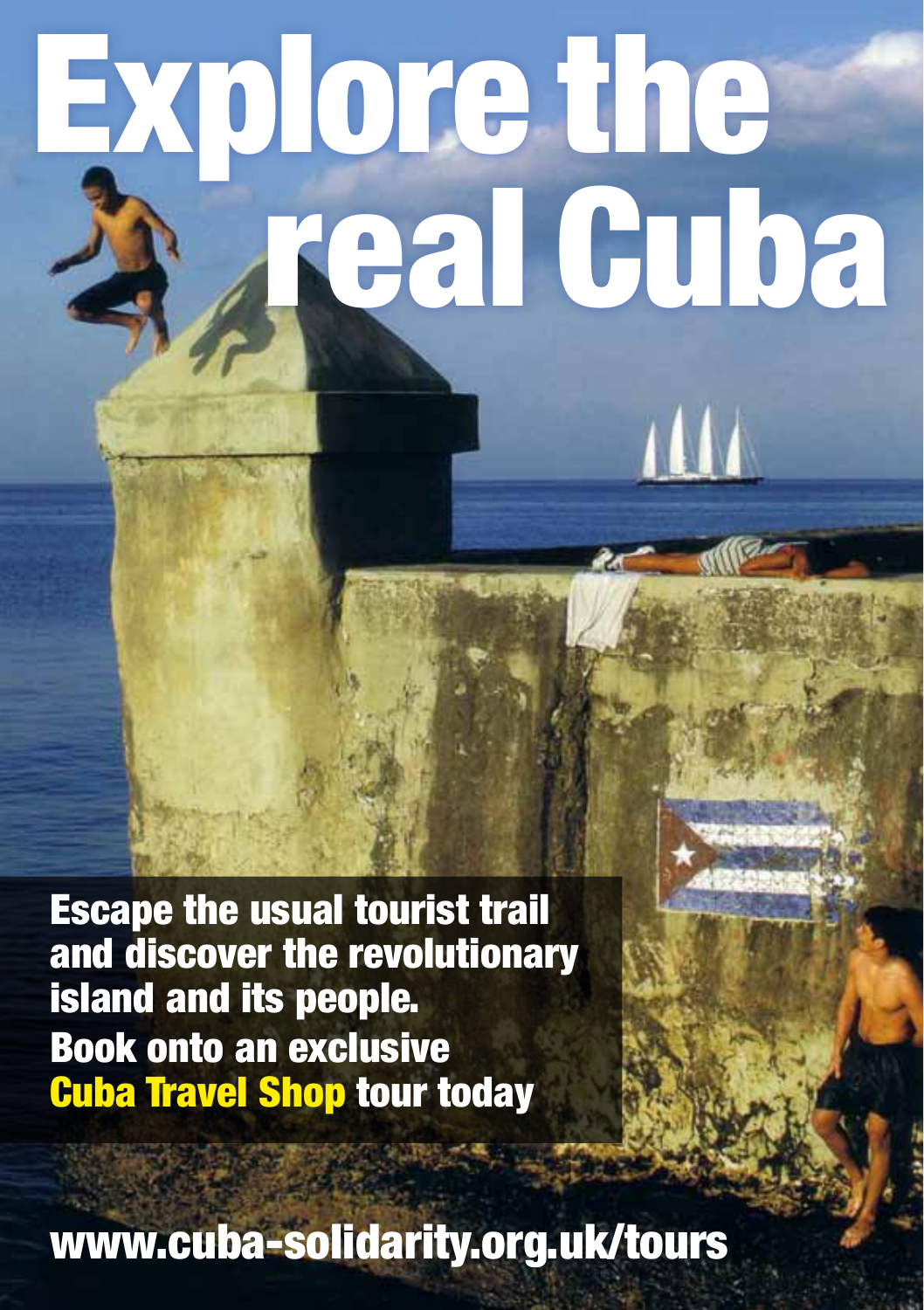## Are you looking for a holiday

Cuba Solidarity Campaign's Cuba Travel Shop offers fascinating, fun and thought provoking study tours, holidays and solidarity brigades to this wonderful island not available from any other company.

## May Day Study Tour  $\star$  11 nights  $\star$  April/May

A special invitation to join one million workers in the iconic Plaza de la Revolución for the colourful and inspiring May Day Rally makes this tour a genuine once in a lifetime experience.

Gain an insight into the achievements of the Cuban Revolution with visits to health, education and community projects, plus meetings with the Federation of Cuban Women and Cuban trade unions, and an invitation to a local community street party.

Enjoy historical and cultural visits as well as plenty of free time to relax in Cuba's captivating capital city of Havana.





## Young Trade Unionists' May Day Brigade  $\star$  11 nights  $\star$  April/May



### A unique opportunity to participate in practical solidarity work and discover the reality of life for Cubans living under the illegal US blockade.

Join with solidarity activists from around the world on the Julio Mella friendship camp just outside Havana.

Voluntary work sessions and exchanges with experts from all areas of Cuban society take place here, while a programme of activities exploring Havana and further afield includes May Day in Revolution Square, and visits to the Museum of the Revolution and other sites of social, historical and cultural interest across the island.

## Following Fidel and Viva Che Tours  $\star$  15 nights  $\star$  November

### Alternating each year, these exciting study tours take in the many historic sites of the Revolution from Havana to Santa Clara, and Santiago de Cuba to Cienfuegos.

Depending on your choice of tour you will visit the sites of the Granma landing, the clandestine campaigns in the Sierra Maestra and Escambray mountains, and scenes of Che's historic battles of the revolution, his mausoleum in Santa Clara and final triumph of the revolution in Havana.

Share experiences with the Cuban people in their neighbourhoods, workplaces, schools and local health care centres with plenty of time to relax and enjoy the vibrant Cuban culture.

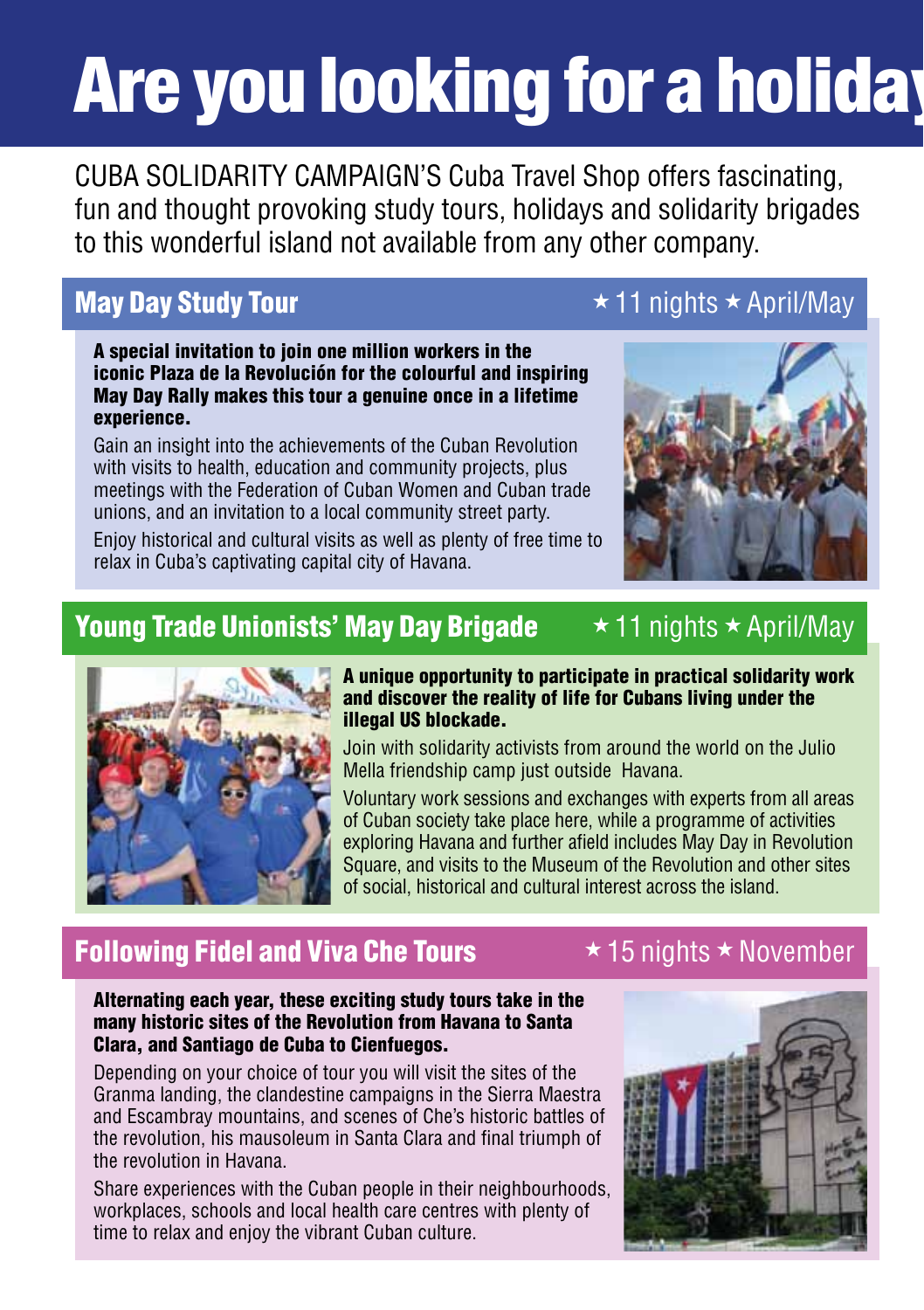## v to Cuba with a difference?

## **Cycle Cuba Challenge**  $\star$  10 - 12 nights  $\star$  April/May



## sponsored bike ride

Cycle to the salsa beat along an exhilarating 315 kilometres from Sancti Spíritus, one of Cuba's original Spanish towns, to the historic city of Santa Clara.

The route passes through Trinidad, Cuba's best preserved colonial town, dips and falls alongside the turquoise blue Caribbean to Cienfuegos, where a special invitation to participate in the inspiring May Day Rally awaits. Heading

inland it reaches Lake Hanabanilla, high in the Escambray Mountains and onto Santa Clara, site of Che Guevara's evocative mausoleum. The tour ends in Havana, where you can explore this fascinating capital city and enjoy your wonderful achievement with a celebratory group meal.

A fantastic way to experience Cuba, to raise money for essential educational equipment for young visually impaired Cuban school children and support the vital campaign work of the Cuba Solidarity Campaign at the same time.

## **Solidarity Brigades**  $\star$  12-21 days  $\star$  Spring, Summer, Winter

## Be more than just a tourist

CSC Solidarity Brigades are an amazing way to learn about the real Cuba and show practical solidarity with the Cuban people. They run for 12-21 days, three times a year in the Spring, Summer and Winter.

An exclusive programme of trips, visits and discussions with Cuban people from politics, sports,

the arts, industry and much more, giving an insight into the difficulties caused by the illegal US trade blockade.

- $\blacksquare$  Volunteer alongside Cubans in agricultural and building projects
- $\blacksquare$  Participate in educational seminars and hospital, school and community visits
- Explore Havana or relax on Cuba's beautiful beaches
- $\blacksquare$  Enjoy the island's culture and hospitality including its famous salsa, rum and cigars!

May Day Solidarity Brigade 11 nights – April/May (see opposite) **Summer Solidarity Brigade** 20 nights – July (length of stay can be flexible) Winter Solidarity Brigade 20 nights – December (length of stay can be flexible)



## Visit www.cuba-solidarity.org.uk/tours for dates and prices